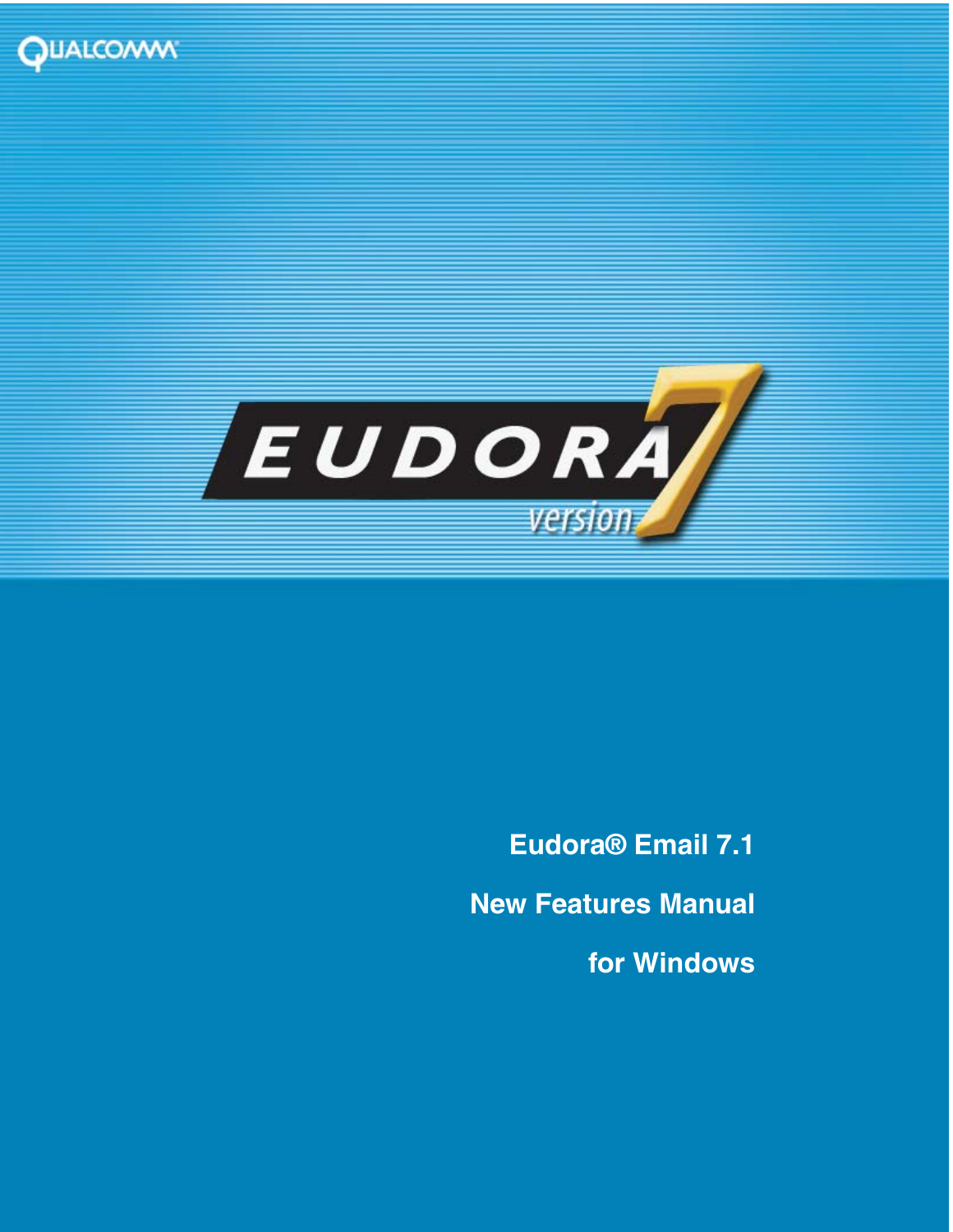This manual was written for use with the Eudora® for Windows software version 7.1. This manual and the Eudora software described in it are copyrighted, with all rights reserved. This manual and the Eudora software may not be copied, except as otherwise provided in your software license or as expressly permitted in writing by QUALCOMM Incorporated.

Copyright © 2006 by QUALCOMM Incorporated. All rights reserved.

QUALCOMM, Eudora, Eudora Pro, Eudora Light, and QChat are registered trademarks of QUALCOMM Incorporated.

PureVoice, SmartRate, MoodWatch, WorldMail, Eudora Internet Mail Server, and the Eudora logo are trademarks of QUALCOMM Incorporated.

Microsoft, Outlook, Outlook Express, and Windows are either registered trademarks or trademarks of Microsoft Incorporated in the United States and/or other countries.

Adobe, Acrobat, and Acrobat Exchange are registered trademarks of Adobe Systems Incorporated.

Apple and the Apple logo are registered trademarks, and QuickTime is a trademark of Apple Computer, Inc.

Netscape, Netscape Communicator, and Netscape Messenger are registered trademarks of the Netscape Communications Corporation in the United States and other countries. Netscape's logos and Netscape product and service names are also trademarks of Netscape Communications Corporation, which may be registered in other countries.

All other trademarks and service marks are the property of their respective owners.

Use of the Eudora software and other software and fonts accompanying your license (the "Software") and its documentation are governed by the terms set forth in your license. Such use is at your sole risk. The Software and its documentation (including this manual), and QUALCOMM's software maintenance and extended maintenance, if applicable, are provided **"AS IS"** and without warranty of any kind and QUALCOMM AND ITS LICENSORS (HEREINAFTER COLLECTIVELY REFERRED TO AS "QUALCOMM") EXPRESSLY DISCLAIM ALL WARRANTIES, EXPRESS OR IMPLIED, INCLUDING, BUT NOT LIMITED TO THE IMPLIED WARRANTIES OF MERCHANTABILITY AND FITNESS FOR A PARTICULAR PURPOSE AND AGAINST INFRINGEMENT. QUALCOMM DOES NOT WARRANT THAT THE FUNCTIONS CONTAINED IN THE SOFTWARE WILL MEET YOUR REQUIREMENTS, OR THAT THE OPERATION OF THE SOFTWARE WILL BE UNINTERRUPTED OR ERROR-FREE, OR THAT DEFECTS IN THE SOFTWARE WILL BE CORRECTED. FURTHERMORE, QUALCOMM DOES NOT WARRANT OR MAKE ANY REPRESENTATIONS REGARDING THE USE OR THE RESULTS OF THE USE OF THE SOFTWARE OR ITS DOCUMENTATION IN TERMS OF THEIR CORRECTNESS, ACCURACY, RELIABILITY, OR OTHERWISE. NO ORAL OR WRITTEN INFORMATION OR ADVICE GIVEN BY QUALCOMM OR A QUALCOMM AUTHORIZED REPRESENTATIVE SHALL CREATE A WARRANTY OR IN ANY WAY INCREASE THE SCOPE OF THIS WARRANTY. SOME JURISDICTIONS DO NOT ALLOW THE EXCLUSION OF IMPLIED WARRANTIES, SO THE ABOVE EXCLUSION MAY NOT APPLY.

UNDER NO CIRCUMSTANCES INCLUDING NEGLIGENCE, SHALL QUALCOMM, ITS LICENSORS OR THEIR DIRECTORS, OFFICERS, EMPLOYEES OR AGENTS BE LIABLE FOR ANY INCIDENTAL, SPECIAL OR CONSEQUENTIAL DAMAGES (INCLUDING DAMAGES FOR LOSS OF BUSINESS, LOSS OF PROFITS, BUSINESS INTERRUPTION, LOSS OF BUSINESS INFORMATION AND THE LIKE) ARISING OUT OF THE USE OR INABILITY TO USE THE SOFTWARE OR ITS DOCUMENTATION, EVEN IF QUALCOMM OR A QUALCOMM AUTHORIZED REPRESENTATIVE HAS BEEN ADVISED OF THE POSSIBILITY OF SUCH DAMAGES. SOME JURISDICTIONS DO NOT ALLOW THE LIMITATION OR EXCLUSION OF LIABILITY FOR INCIDENTAL OR CONSEQUENTIAL DAMAGES SO THE ABOVE LIMITATION OR EXCLUSION MAY NOT APPLY.

In no event shall QUALCOMM's total liability to you for all damages, losses, and causes of action (whether in contract, tort, including negligence, or otherwise) exceed the amount paid for the Software and its documentation.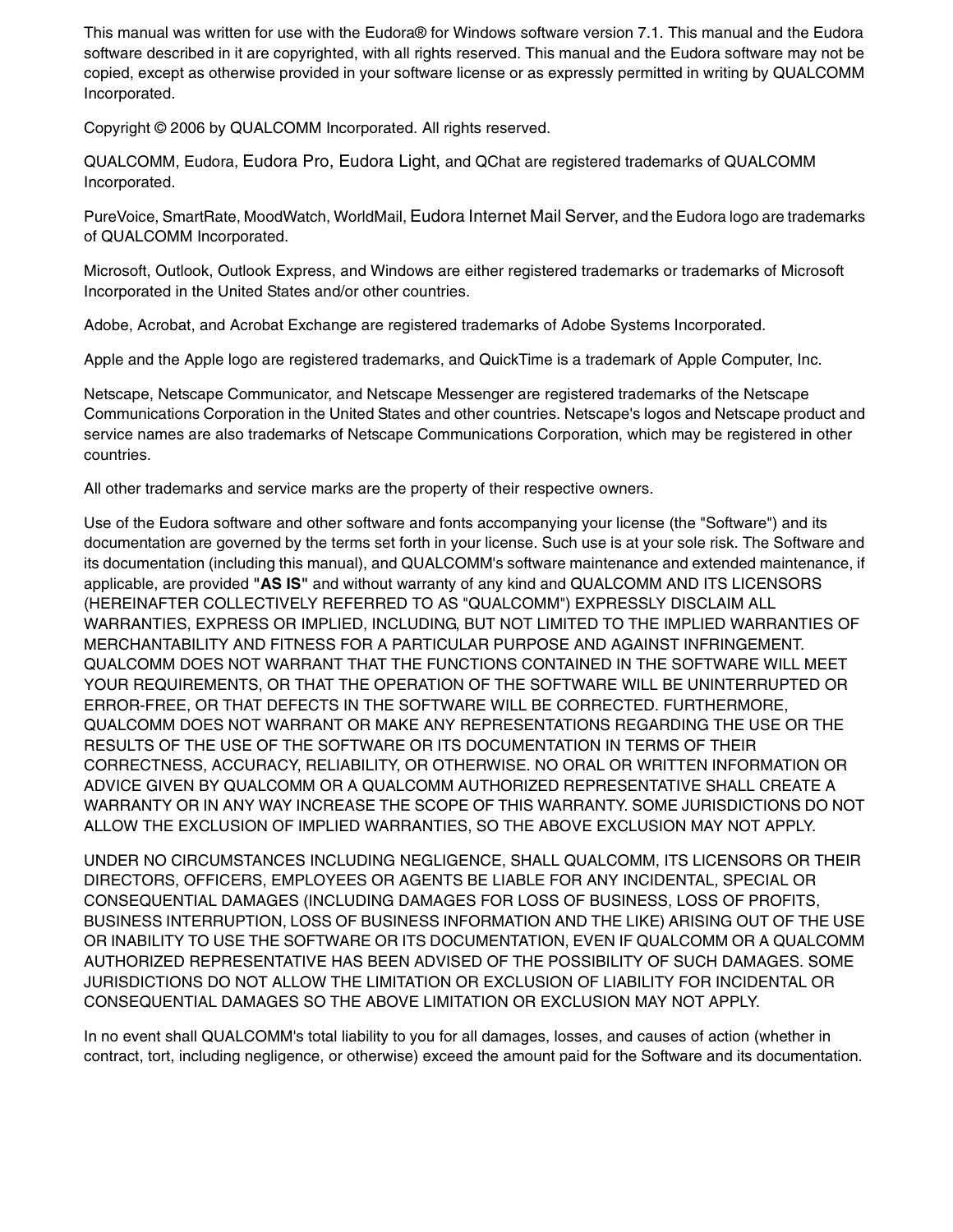#### **Acknowledgments**

The Eudora software for version 7.1 was designed and developed by Shrinivas Bairi, Jeff Beckley, John D. Boyd, Rob Chandhok, Sagar Chitnis, Marshall Clow, Steve Dorner (original author of Eudora), Sangita Mohan, Apul Nahata, Martin Naskovski, Ben Ogdon, Eitan Pilipski, Raj Pitchaimani, Bill Rhodes, Jim Riley, Keerthi Sundarmurthy, Geoff Wenger, and Dale Wiggins. The software was quality assured by Colleen Archer, Kevin Askew, Matt Dudziak, and Steve Han. Other contributors to this version of Eudora are Anthony Arellano, Ellen Boemer, Dianna DiCintio, Helen Elson, Beth Flanagan, Vera Fuentes, Bill Ganon, Stevan Gonzales, Cary Gordon, Terry Hornig, Jen Isaac, Brandon Jackson, J. Michael Lanaghan, Ken Ludwig, Judi Meade, Alex Nikodijevic, Armand Rouleau, James Santos, Carolyn Schultz, Joe Toth, and Jim Ybarra. This manual was written by Danny Atwood. Thanks to all the users and testers of Eudora, whose suggestions have made it a much better program than it otherwise would have been.

The SpamHeaders plug-in was made easy thanks to the Boost Regular Expression Library, one of a group of free, peer reviewed, portable C++ libraries maintained at <<http://www.boost.org>>.

The SpamWatch plug-in was heavily influenced by work done by Paul Graham, and publicized in his article "A Plan for Spam" [<http://www.paulgraham.com/spam.html>](http://www.paulgraham.com/spam.html), and additional suggestions made by Gary Robinson in his Linux Journal article "Spam Detection" <[http://radio.weblogs.com/0101454/stories/2002/09/16/](http://radio.weblogs.com/0101454/stories/2002/09/16/spamDetection.html) [spamDetection.html>](http://radio.weblogs.com/0101454/stories/2002/09/16/spamDetection.html).

#### **About the Name**

Why the name Eudora?

[When looking for a name for this new Post Office Protocol mail program, we thought immediately of the title of the](http://www.eudora.com/presskit/backgrounder.html)  short story "Why I Live at the P.O.," and named the program after the author of the story, Eudora Welty. For more information, see http://www.eudora.com/presskit/backgrounder.html

"Why I Live at the P.O." can be found in a collection entitled [A Curtain of Green and other stories](http://www.amazon.com/exec/obidos/ASIN/0156234920/eudorqualc/103-6388063-3731007) (Harcourt Brace & Co.). Ms. Welty's stories are funny, sad, and fascinating; she's surely one of the great American writers.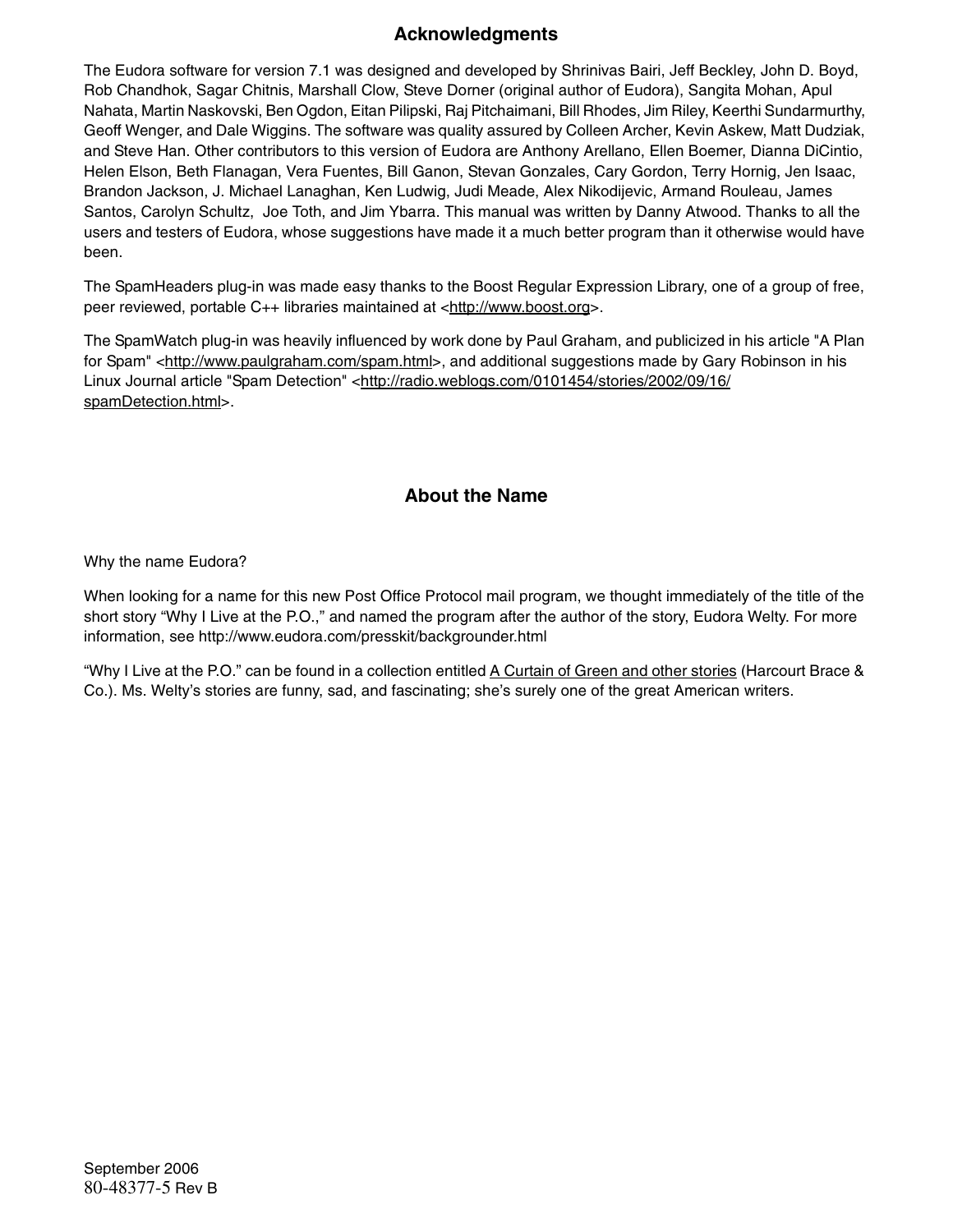### EUDORA

# **Contents**

#### **[Eudora 7.1 New Features 4](#page-4-0)**

[Recent Mailboxes 4](#page-4-1) [Expanded Media for Alert Sound 5](#page-5-0) [Play a sound for New Mail alerts 5](#page-5-1) [Play a sound Filter action 6](#page-6-0) [Filter Actions 7](#page-7-0) [Saved Searches 7](#page-7-1) [Minimize to Windows System Tray 10](#page-10-0) [Insert Downloadable picture 11](#page-11-0)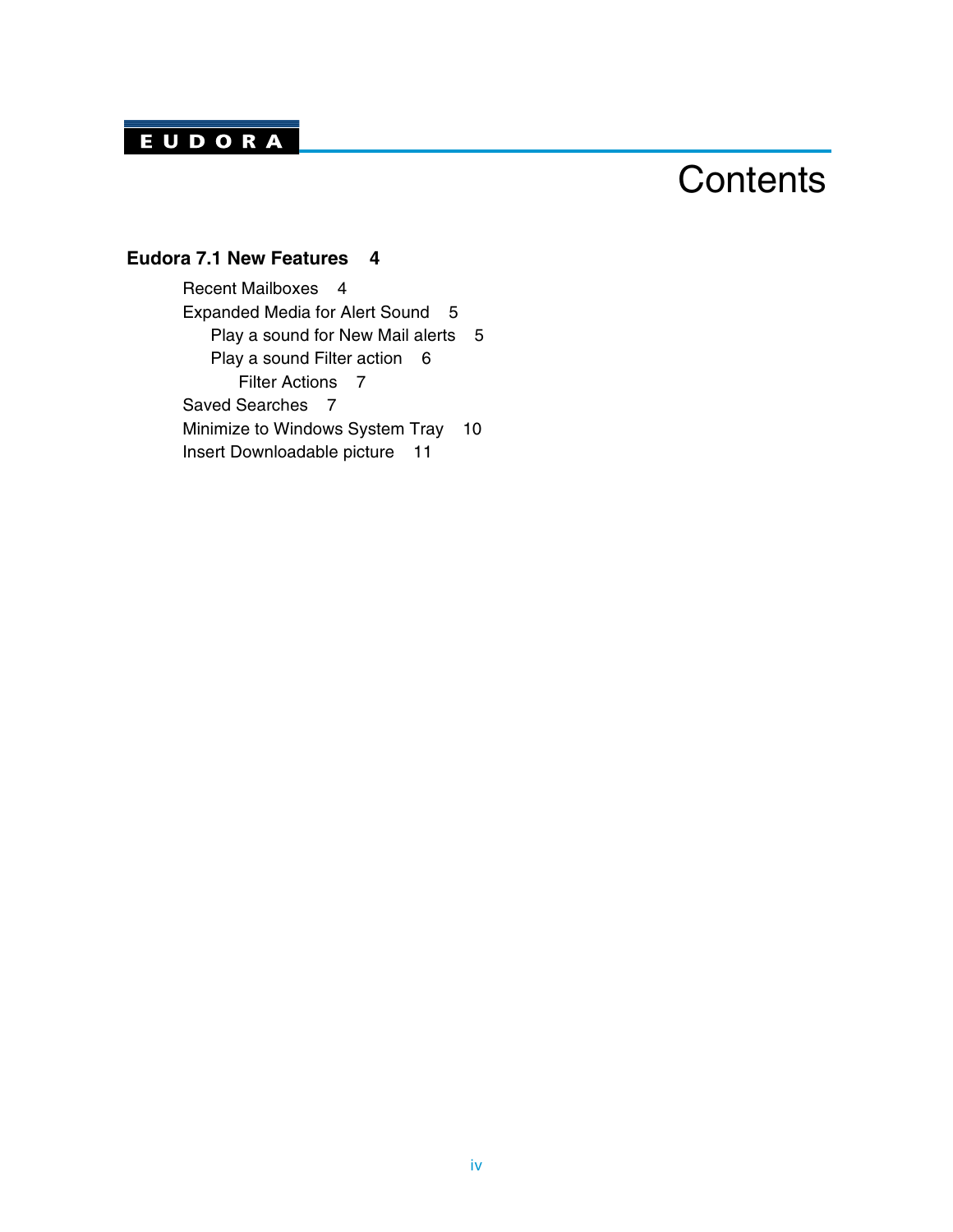### <span id="page-4-0"></span>**EUDORA**

# Eudora 7.1 New Features

Welcome to Eudora® 7.1! This document describes the new features and functions in Eudora 7.1 for Windows.

- **Recent mailboxes** A virtual folder of recently used mailbox for conveniently getting to your most often used mailboxes
- **Expanded Media for Alert Sounds** Play a Sound functionality on New Mail arrival and filters has been expanded from .wav files to allow for other media files such as .mp3
- **Saved Searches** Save the search criteria of your Ultra Fast searches to use them again and again
- **Minimize to Windows System Tray** Manage Eudora tasks from in icon in the system tray
- **Insert Downloadable Picture** Include references to graphics stored on web servers

## <span id="page-4-1"></span>Recent Mailboxes

Eudora 7.1 keeps a history of recently used mailboxes for your convenience. This menu item lets you open a mailbox or bring an open mailbox to the front.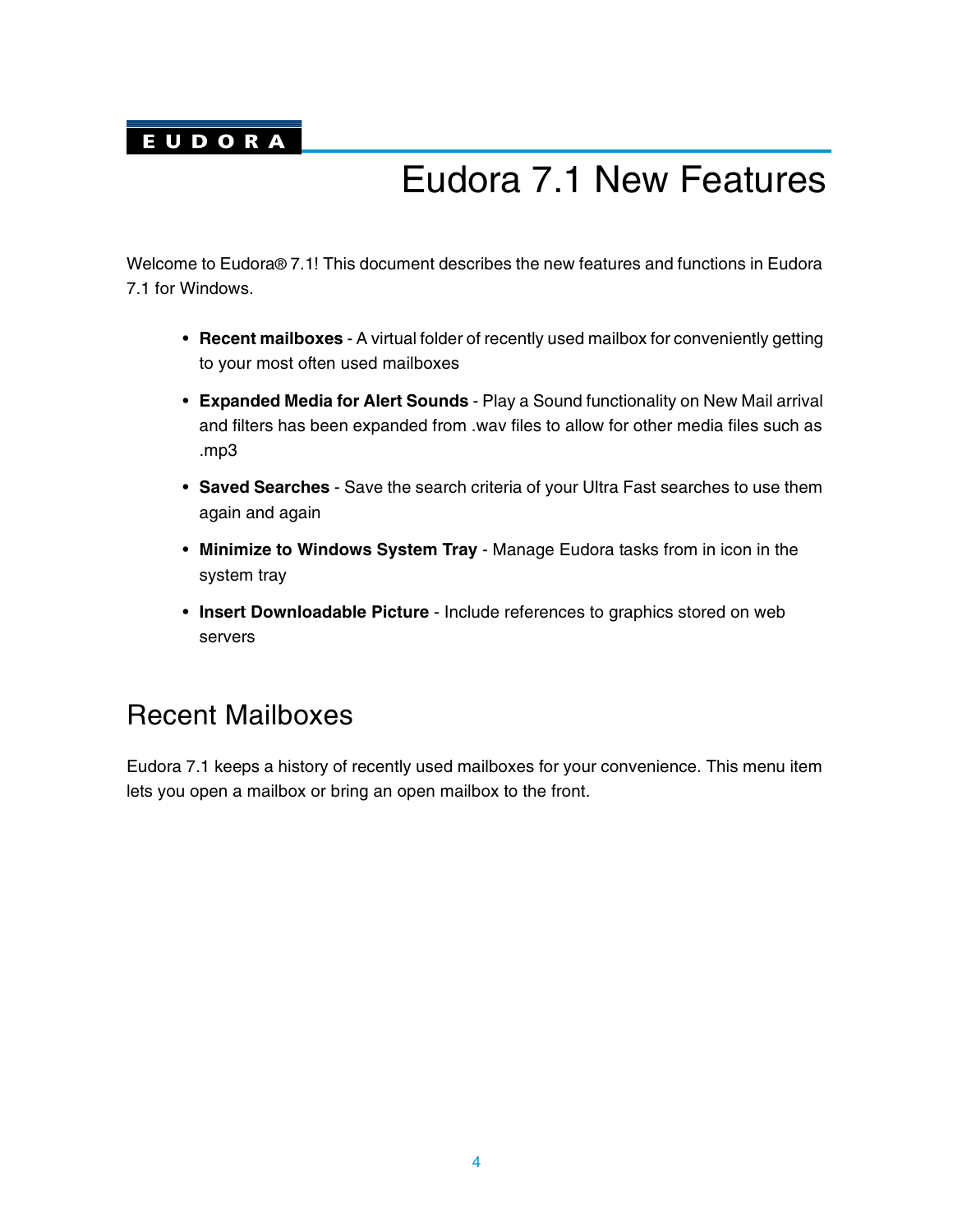| <b>Mailbox menu Recent mailboxes</b> |               |                  |                          |       |
|--------------------------------------|---------------|------------------|--------------------------|-------|
| Mailbox                              |               |                  | Message Transfer Special | Tools |
| In<br>Out<br>Junk<br>Trash           |               | Ctrl+1<br>Ctrl+0 |                          |       |
| Recent                               |               |                  | Hanso                    |       |
| New…<br><b>Business</b>              | Personal Mail | ▶                | Sailing lists<br>travel  |       |

**Recent** - Opens the selected recently used mailbox. By default, this list shows the last 10 recently used mailboxes. You can customize the length of this list in the Mailboxes options. See the Setting Eudora Preferences section of the Eudora User Guide.

## <span id="page-5-0"></span>Expanded Media for Alert Sound

The option to play a sound for alerts has been expanded to include a wide variety of sound formats, including MP3, MIDI, WMA, and even the audio inside of video formats such as MPEG, MWV, and AVI.

### <span id="page-5-1"></span>Play a sound for New Mail alerts

**To display the Getting Attention options window** 

- **1.** From the Tools menu, choose **Options**.
- **2.** Scroll and click the **Getting Attention** icon.

*The Getting Attention options window appears.*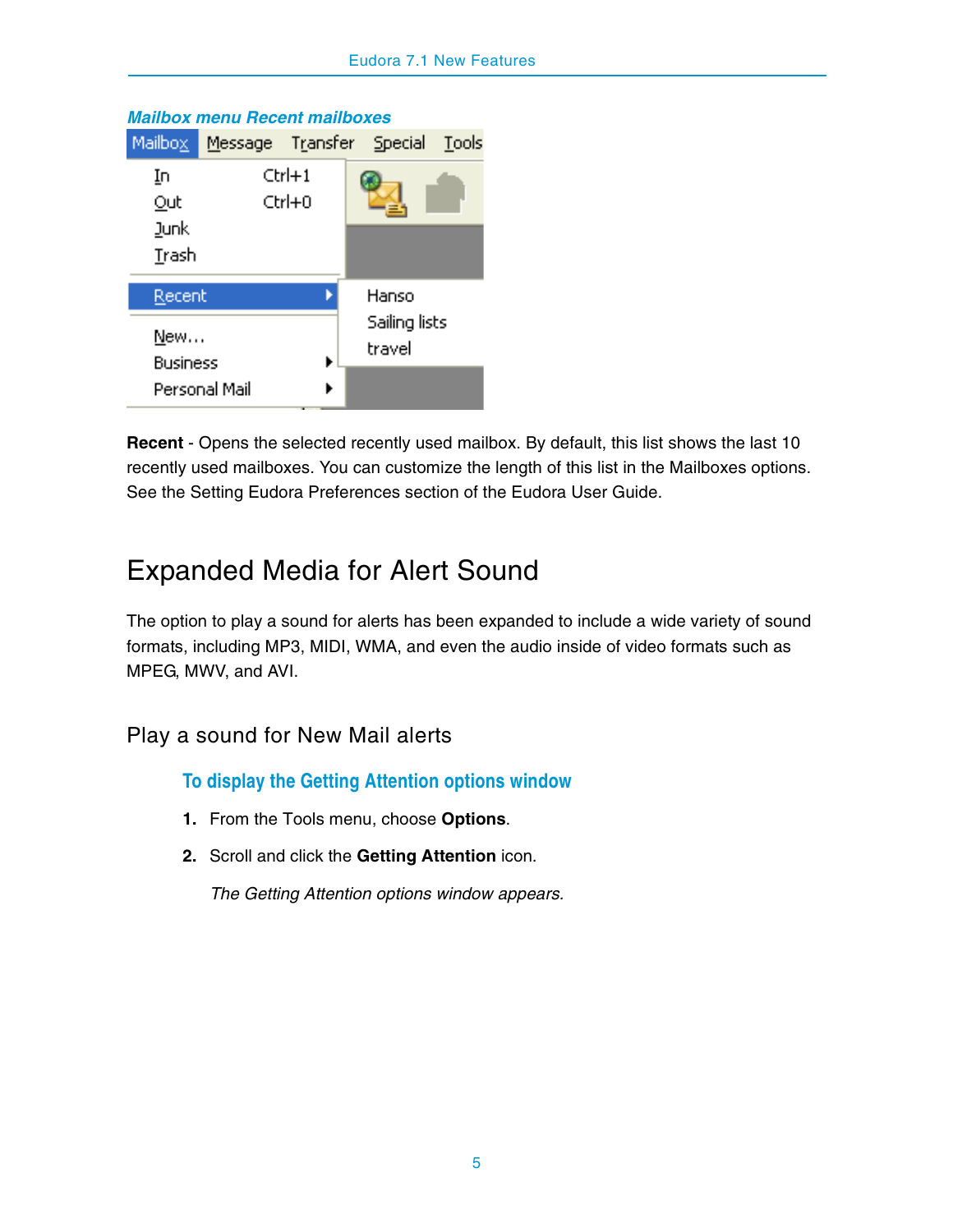| <b>Options</b>                  |                               |
|---------------------------------|-------------------------------|
| Category:                       | Use an alert dialog box       |
| <b>A</b> PDE<br>Auto-completion | Open mailbox                  |
| Date Display                    | Use Default<br>□ Play a sound |
|                                 | Generate filter report        |
| Labels                          |                               |
| Getting Attention               |                               |
| Background Tasks                |                               |
| Automation                      | Cancel<br>OK<br>Help          |

#### *Getting Attention options window*

**Play a sound—**If you select this option, a sound is played when Eudora needs attention. To select a sound file, click the long, horizontal button below the "Play a sound" option (the button is blank by default). Browse until you find your sound file. When the "Select sound file" dialog box appears, select a sound and click Open. To switch back to the default mail arrival sound, click **Use Default**.

#### <span id="page-6-0"></span>Play a sound Filter action

The Filters window lets you create more complex, powerful filters that use multiple match conditions and perform multiple filter actions.

#### **To open the Filters window to create or modify a filter**

**1.** From the Tools menu, choose **Filters**, or click on the Filters window's tab if it is part of a visible tabbed window group. The Filters window appears, and any filters you have created are listed on the left.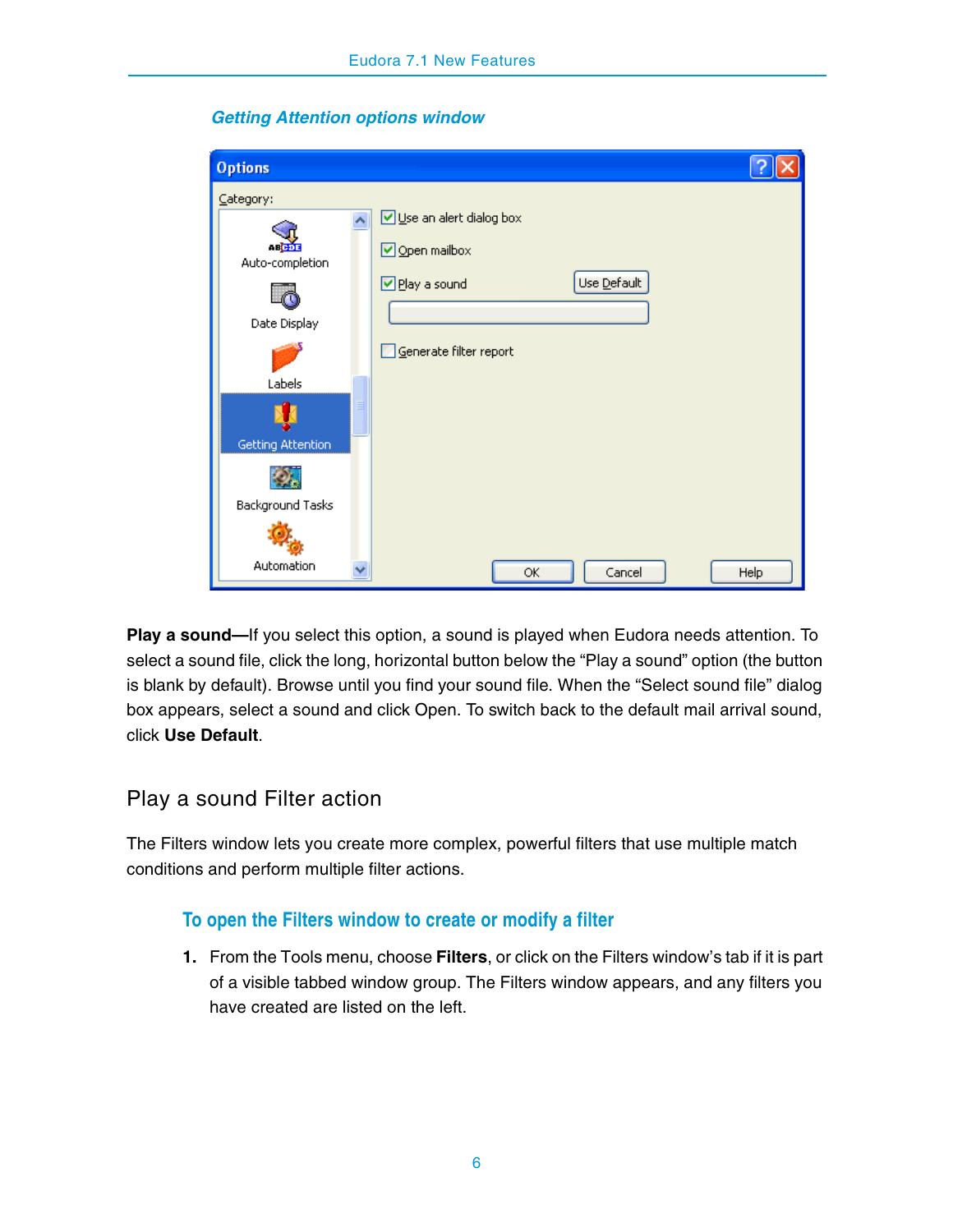- **2.** To add a new filter, click **New**; to modify a filter, click an existing filter to select it.
- **3.** Select the options for how you want the filter to be used: as an automatic filter to be invoked on any Incoming and/or Outgoing mail and as a Manual filter that can be invoked when you choose **Filter Messages** from the Special menu. Any combination of these options works.
- **4.** Define the criteria for the filter by using the header item drop-down menus and the text fields to specify which header items should include a particular string of text. You can define two related terms for the criteria so that your filter is as specific as possible.
- **5.** Define the action or actions to be taken on messages that fit the criteria and save the filters.

For more details on creating filters, please reference the **Detailed Filters with the Filters Window section** of the Eudora User's Guide.

#### <span id="page-7-0"></span>**Filter Actions**

For a filter you're creating or modifying in the Filters window, all messages that match the filter criteria are acted on as specified with the Actions drop down menus. Each filter can do up to five things to a message that matches the criteria.

To take advantage of the enhanced selection of sound file playback, use the **Play Sound** action:

**Play Sound** (Sponsored and Paid modes only)—Plays the selected sound when messages are filtered. Now accepts a wide variety of sound formats.

# <span id="page-7-1"></span>Saved Searches

Speed up your Ultra-fast searches even more by saving search criteria to use again later.

#### **To save criteria for a message search**

**1.** From the Edit menu, choose **Find** 

*The Find submenu appears.*

**2.** From the Find submenu, choose **Find Messages**.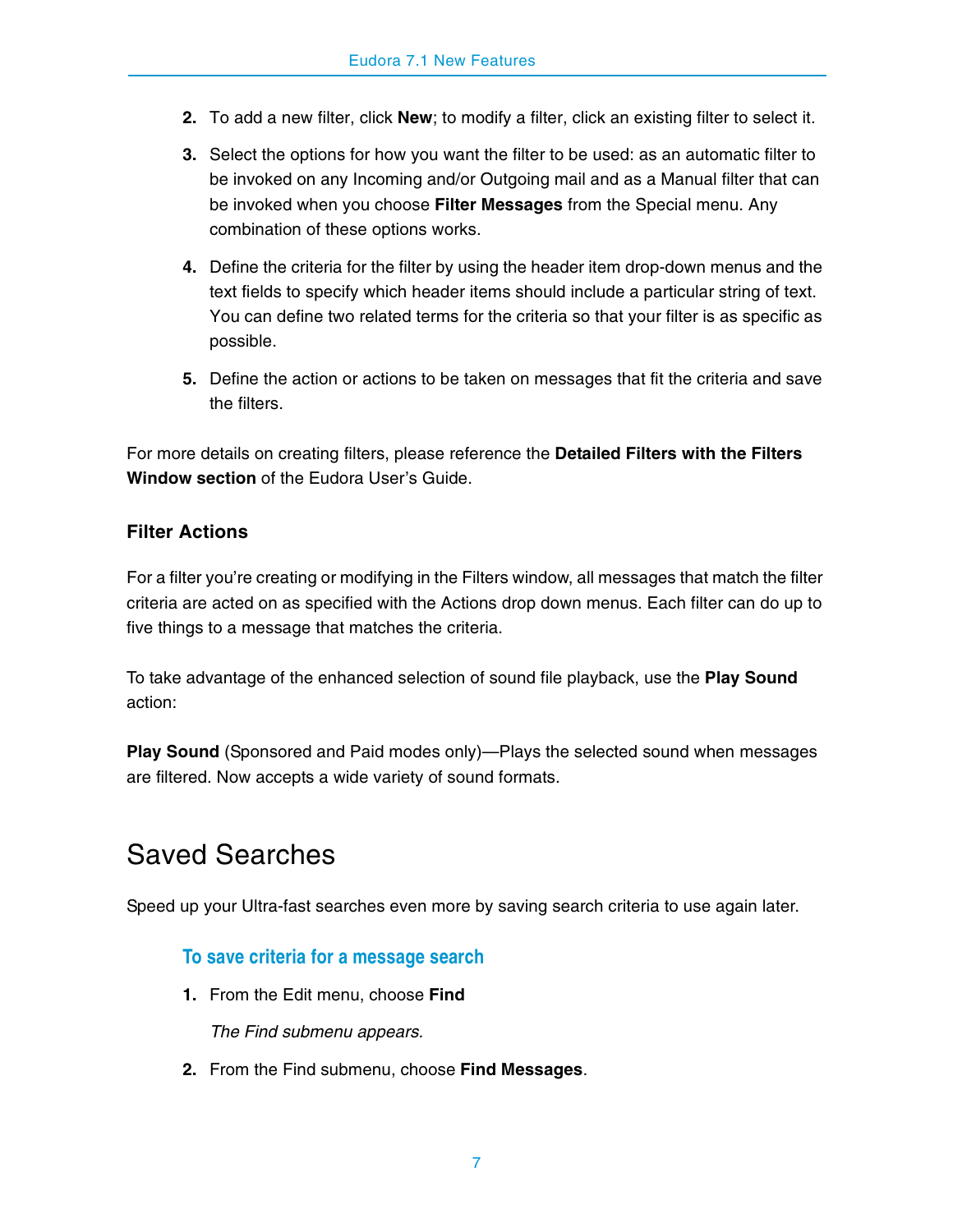| <b>Find Messages dialog box</b> |                            |                       |  |
|---------------------------------|----------------------------|-----------------------|--|
|                                 |                            |                       |  |
| v<br>contains                   | v                          |                       |  |
| ⊙ Match <u>A</u> ll © Match Any | 明一                         | थ् <u>S</u> earch   ▼ |  |
|                                 |                            |                       |  |
|                                 |                            |                       |  |
|                                 | No matches in 18 mailboxes | Watership Down        |  |

#### *The Find Messages dialog box appears.*

- **3.** Enter your search criteria.
- **4.** To save the search criteria, from the File menu, choose **Save**.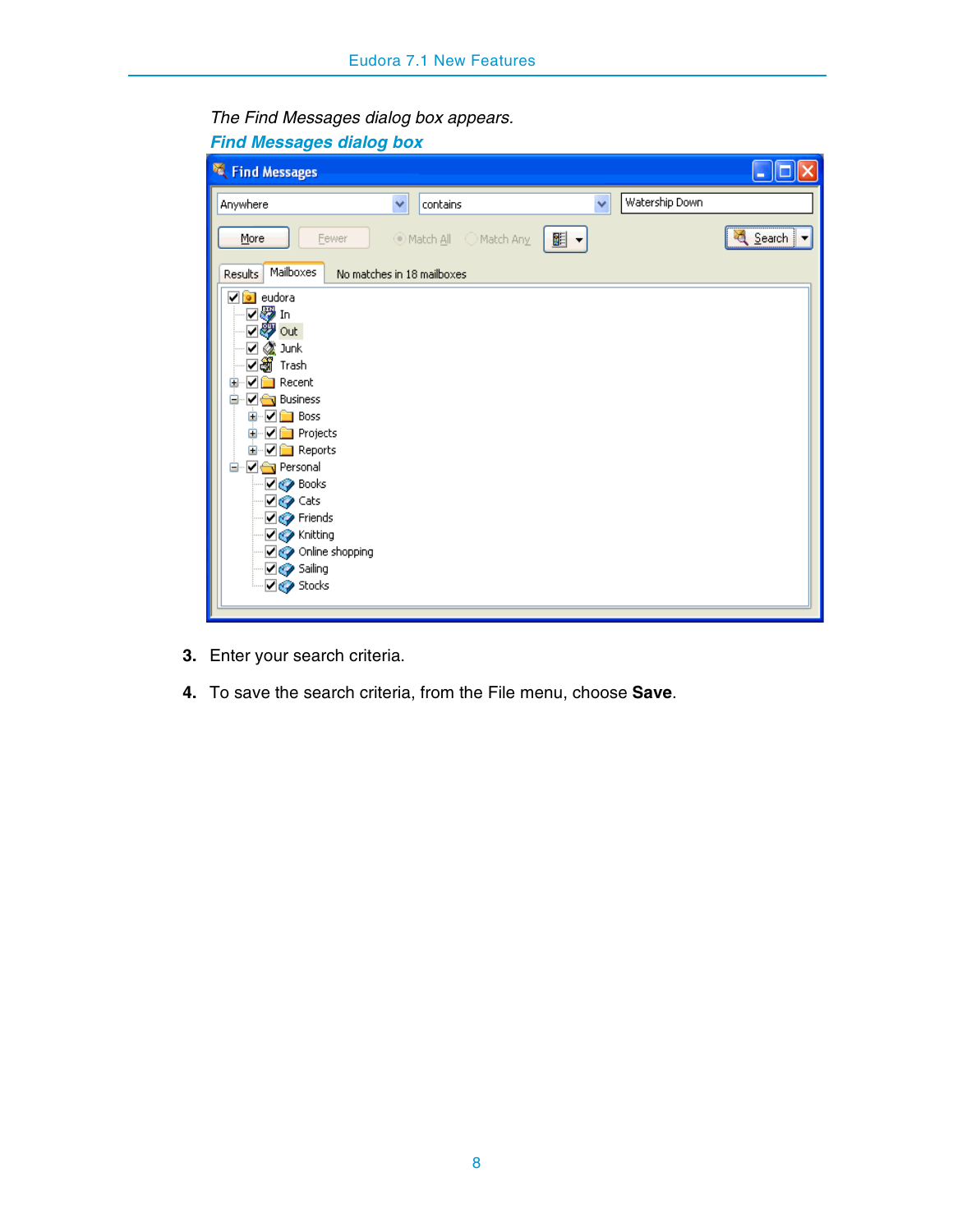| <b>Save As</b>         |                    |                              |   |                        |        |
|------------------------|--------------------|------------------------------|---|------------------------|--------|
| Save in:               | SavedSearches<br>冖 |                              | Y | $0$ $0$ $0$ $0$ $\Box$ |        |
| My Recent<br>Documents |                    |                              |   |                        |        |
| Desktop                |                    |                              |   |                        |        |
| My Documents           |                    |                              |   |                        |        |
| My Computer            |                    |                              |   |                        |        |
|                        | File name:         | From matches x1 query kaylee |   | v                      | Save   |
| My Network             | Save as type:      | XML Files (".xml)            |   | Ÿ                      | Cancel |

*Save As dialog*

**5.** Give the saved file a name that makes sense to you, and click the **Save** button.

#### **To run a saved search**

**1.** To run a saved search, click the triangle to the right of the Search button

*The list of saved searches appears*



**2.** Click to select the saved search.

*The search criteria are loaded and run against the currently selected mailboxes.*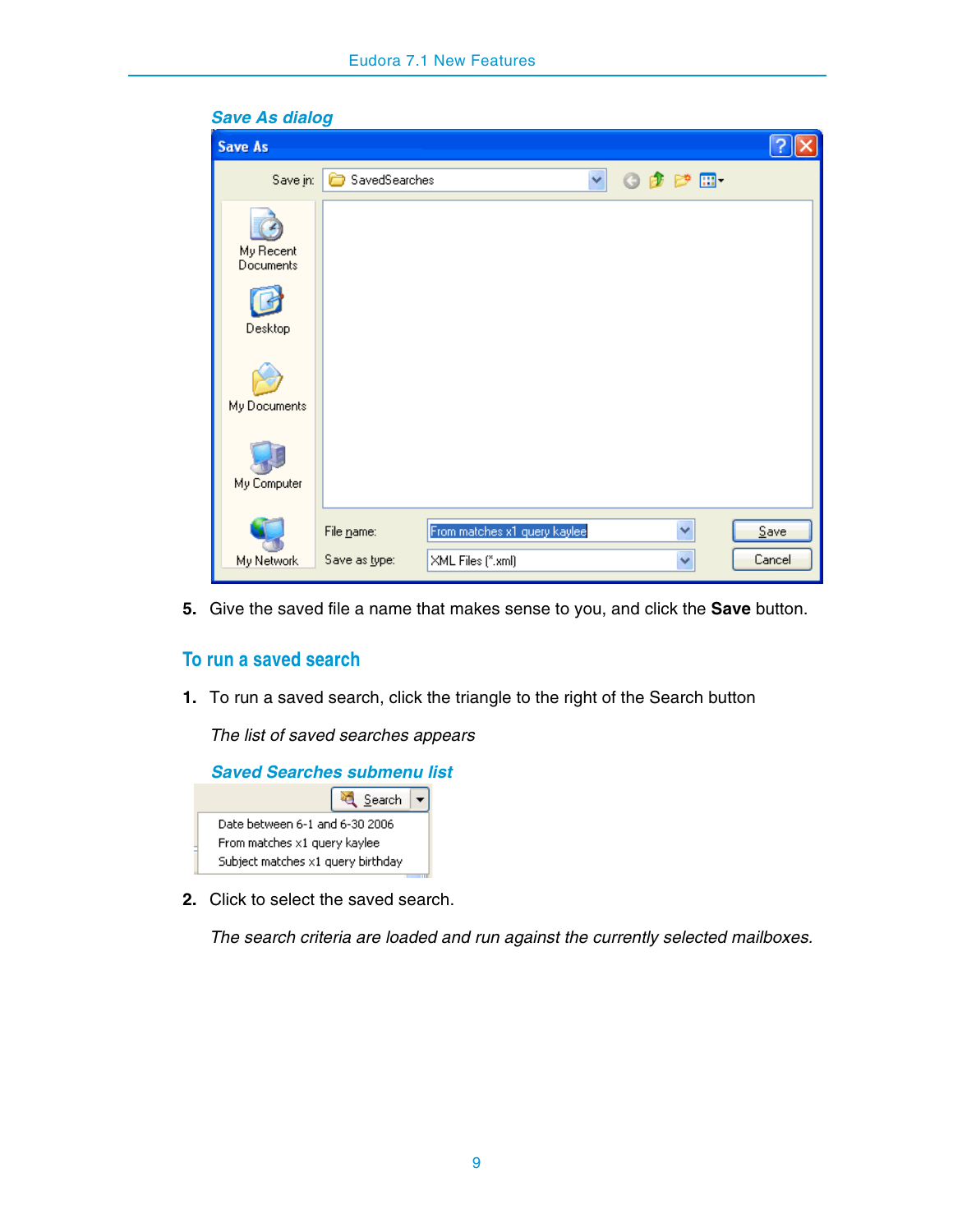## <span id="page-10-0"></span>Minimize to Windows System Tray

Two new options were added to Eudora 7.1 for managing your email through an icon in the Windows system tray. The system tray icon allows easy access to common Eudora commands, such as Check Mail, and New Message.

#### **To display the Display options window**

- **1.** From the Tools menu, choose **Options**.
- **2.** Scroll and click the **Display** icon.

*The Display options window appears.*

| <b>Options</b>         |                                                                        |  |
|------------------------|------------------------------------------------------------------------|--|
| Category:              |                                                                        |  |
|                        | Show toolbar<br>Show toolbar tips                                      |  |
| Composing Mail         | Show cool bars                                                         |  |
|                        | Show large buttons<br>V Show status bar                                |  |
| <b>Internet Dialup</b> | Show category icons                                                    |  |
|                        | Show MDI task bar                                                      |  |
| Replying               | Automatically download HTML graphics<br>Display attached images inline |  |
|                        | Display emoticons as pictures                                          |  |
| <b>Attachments</b>     | Minimize Eudora to the system tray                                     |  |
|                        | Always show icon in system tray                                        |  |
| Fonts                  |                                                                        |  |
|                        |                                                                        |  |
| Display<br>v           | OK<br>Cancel<br>Help                                                   |  |

#### *Display options window*

**Minimize Eudora to the system tray**—If you select this option, Eudora will display as an icon in the system tray, instead of the task bar, when the Eudora application is minimized. Doubleclicking on the system tray icon restores from the minimized state.

**Always show icon in system tray**—If you select this option, an icon for Eudora is added to the system tray as long as the Eudora application is running.

Clicking on the system tray icon brings up a contextual menu of common commands.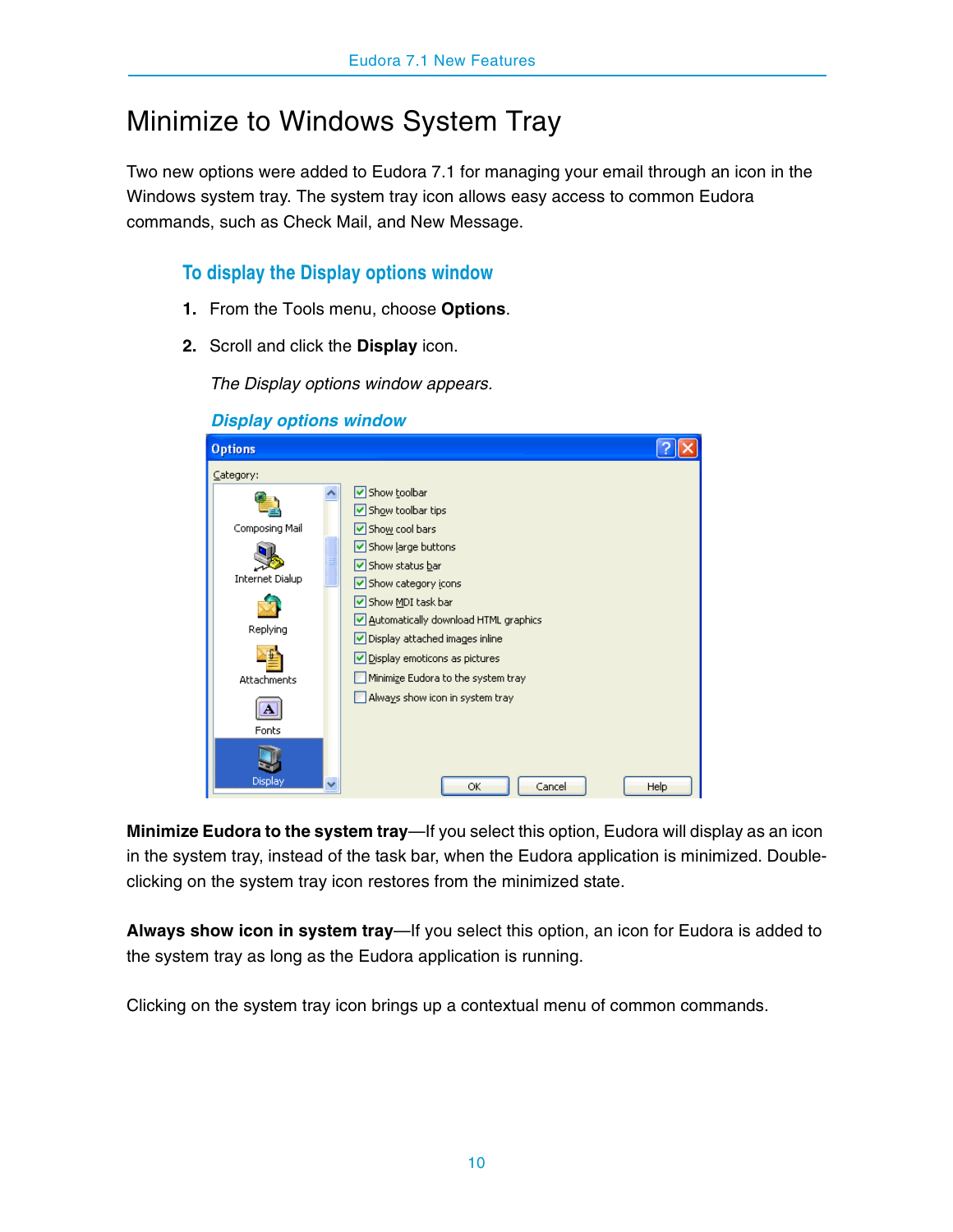

From this contextual menu, you can Exit Eudora, Open (restore) Eudora, start composing a new mail message, check for new mail, set Eudora to work offline, or adjust the settings for using Eudora in the System tray.

## <span id="page-11-0"></span>Insert Downloadable picture

Eudora allows you to insert a URL to a picture that will display in your messages, instead of sending the graphic as an attachment.

To insert pictures and horizontal lines into the body of a message, use the Insert submenu under the Edit menu, or use the Insert Object button on the message toolbar.

You can insert an object in the middle of a line of text or between lines of text in the message body.

#### **To insert a downloadable picture in message text**

- **1.** Move the cursor to where you want the picture.
- **2.** From the Edit menu, choose **Insert**.
- **3.** From the Insert submenu, choose **Downloadable Picture**.

*A dialog box appears.*

- **4.** In the URL of picture field, enter the URL pointing to the graphic file you would like to insert.
- **5.** In the Alternate text field, you have the option of entering text that will be displayed if the recipient is viewing the message in a client that cannot view the picture.
- **6.** In the URL when clicked on field, you have the option of entering a URL to a web page to link to if the recipient clicks on the picture.